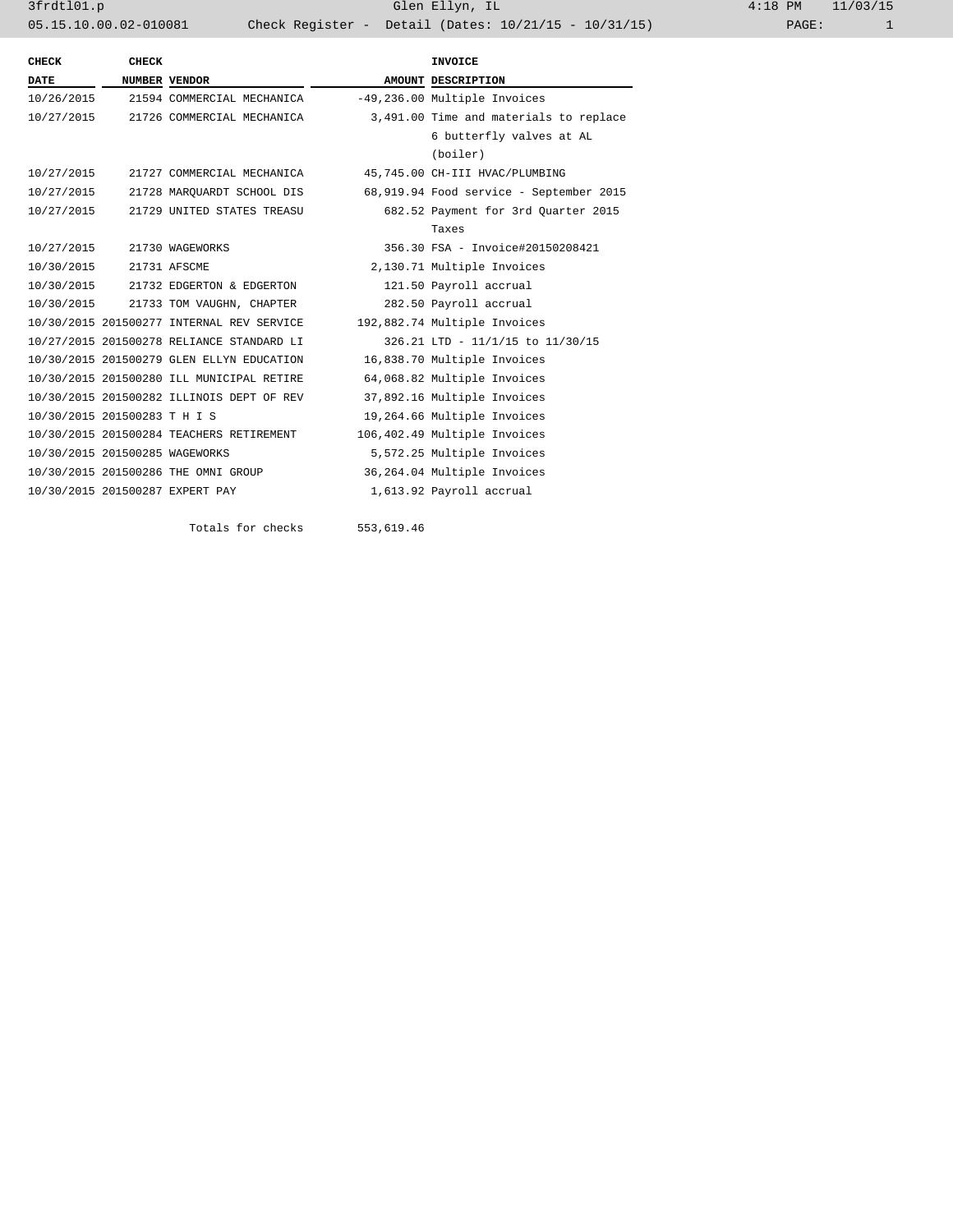## **F U N D S U M M A R Y**

| <b>FUND</b> | <b>DESCRIPTION</b>            | <b>BALANCE SHEET</b> | <b>REVENUE</b> | <b>EXPENSE</b> | TOTAL      |
|-------------|-------------------------------|----------------------|----------------|----------------|------------|
| 10          | Education Fund                | 410,765.81           | 0.00           | 70,369.99      | 481,135.80 |
| 20          | Operations & Maintenance Fund | 0.00                 | 0.00           | 0.00           | 0.00       |
| 50          | Social Security/Medicare Fund | 28,873.03            | 0.00           | 0.00           | 28,873.03  |
| 51          | Ill Municipal Retirement Fund | 43,610.63            | 0.00           | 0.00           | 43,610.63  |
| 60          | Capital Projects Fund         | 0.00                 | 0.00           | 0.00           | 0.00       |
|             | *** Fund Summary Totals ***   | 483, 249, 47         | 0.00           | 70,369.99      | 553,619.46 |

**\*\*\*\*\*\*\*\*\*\*\*\*\*\*\*\*\*\*\*\*\*\*\*\* End of report \*\*\*\*\*\*\*\*\*\*\*\*\*\*\*\*\*\*\*\*\*\*\*\***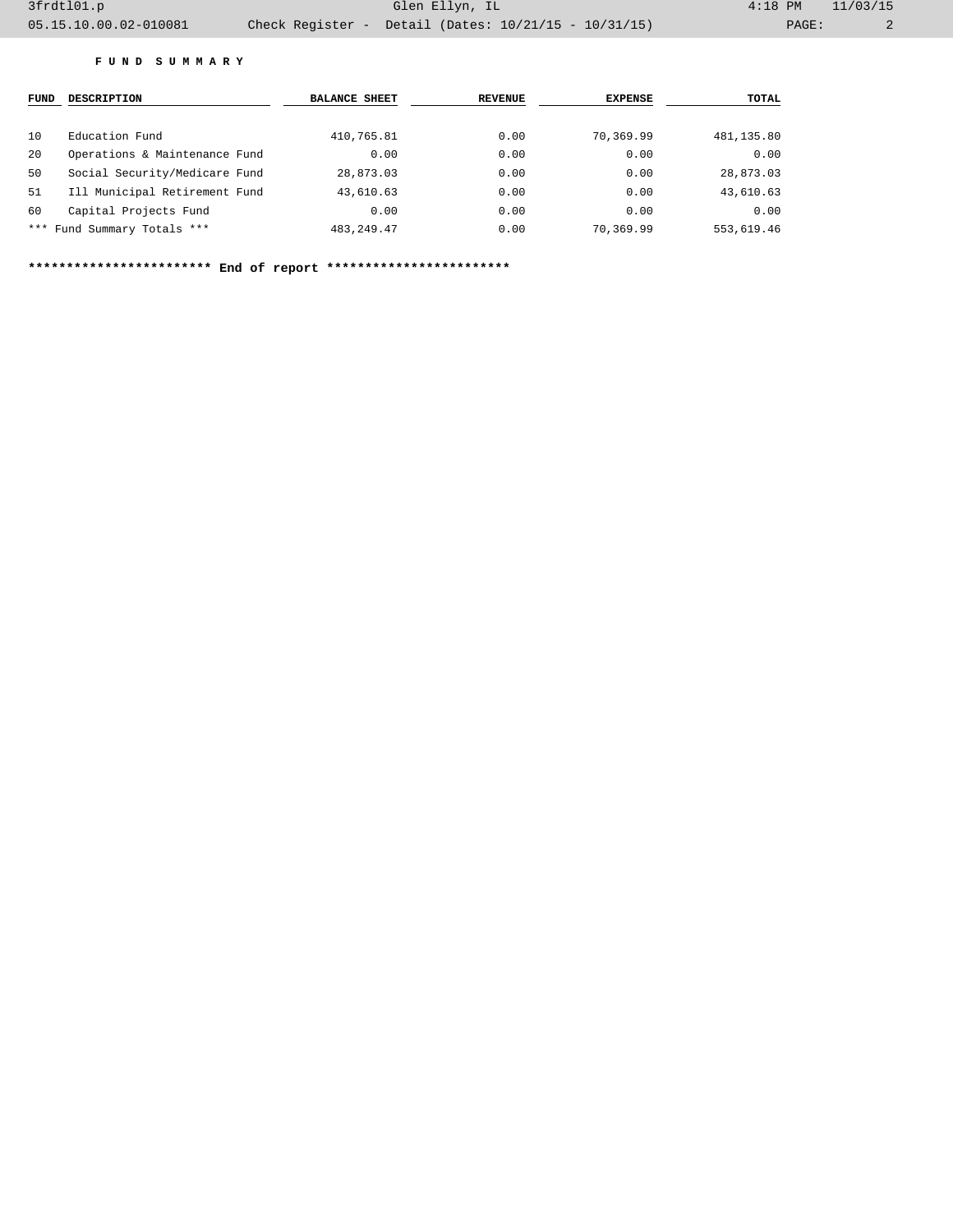3frdtl01.p Glen Ellyn, IL 10:10 AM 11/04/15 05.15.10.00.02-010081 Check Register - Detail (Dates: 11/01/15 - 11/04/15)

| <b>CHECK</b><br><b>DATE</b> | <b>CHECK</b><br>NUMBER VENDOR | <b>INVOICE</b><br>AMOUNT DESCRIPTION |
|-----------------------------|-------------------------------|--------------------------------------|
| 11/03/2015                  | 21734 ABRAHAM LINCOLN SCHO    | 806.00 Reimbursement to Lincoln      |
|                             |                               | Activity Account for Field           |
|                             |                               | Trip Expense - L3 Garfield           |
|                             |                               | Farm Museum                          |
| 11/03/2015                  | 21735 ACCO BRANDS USA LLC     | 604.50 Multiple Invoices             |
| 11/03/2015                  | 21736 ACUTE CARE EDUCATION    | 23.00 Heartsaver AED cards for       |
|                             |                               | Karen Pfaff                          |
| 11/03/2015                  | 21737 AIR CYCLE CORP          | 814.00 RECYCLING BULBS               |
| 11/03/2015                  | 21738 AL-BIADHANI, SHEREN     | 37.50 Translating for families       |
| 11/03/2015                  | 21739 ALEMIS, GEORGIA         | 202.00 Reimbursement for classroom   |
|                             |                               | supplies                             |
| 11/03/2015                  | 21740 AMERICAN CAPITAL FIN    | 14,995.00 Damage Repairs for Leased  |
|                             |                               | Laptops and iPads                    |
| 11/03/2015                  | 21741 AMERICAN READING COM    | 2,600.00 Churchill Elementary        |
|                             |                               | Profesional Develpoment              |
|                             |                               | Services 2015-2016 per               |
|                             |                               | proposal # 58479                     |
| 11/03/2015                  | 21742 AMPLIFIED IT            | 3,500.00 Audit for District's Google |
|                             |                               | Domain Security New Vendor           |
|                             |                               | Info Amplified IT 812 Granby         |
|                             |                               | Street Norfolk, VA 23510             |
|                             |                               | Phone 757-774-5047 Fax               |
|                             |                               | 757-585-3550 Attn: Peter             |
|                             |                               | Henrie                               |
|                             |                               |                                      |
| 11/03/2015                  | 21743 AT&T                    | 2,026.17 ACCESS 10/22-11/21          |
| 11/03/2015                  | 21744 AT&T                    | 3,525.20 831-0003789-083 9/25-10/24  |
|                             |                               | $& 10/25 - 11/24$                    |
| 11/03/2015                  | 21745 AUTOMATIC BUILDING C    | 9,705.00 Multiple Invoices           |
| 11/03/2015                  | 21746 BISPING CONSTRUCTION    | 30,420.00 CH III SITE                |
|                             |                               | UTILITIES/EXCAV/GRADG/BKFL           |
| 11/03/2015                  | 21747 BLICK, DICK             | 193.47 art supplies                  |
| 11/03/2015                  | 21748 BOUND TO STAY BOUND     | 166.49 Multiple Invoices             |
| 11/03/2015                  | 21749 BRIDGES FOR LANGUAGE    | 359.60 Multiple Invoices             |
| 11/03/2015                  | 21750 BUREAU OF EDUC & RES    | 956.00 BER Conference December 2,    |
|                             |                               | 2015                                 |
| 11/03/2015                  | 21751 BUSINESS SOLVER         | 69.75 Invoice #0029525 October       |
|                             |                               | Ancillary Plan Services PEPM         |
| 11/03/2015                  | 21752 CAMPBELL, LAURIE        | 218.50 Mileage reimbursement for     |
|                             |                               | Title Conference                     |
| 11/03/2015                  | 21753 CARE OF TREES           | 620.00 Multiple Invoices             |
| 11/03/2015                  | 21754 COMMERCIAL MECHANICA    | 38,422.00 CH-III HVAC/PLUMBING       |
| 11/03/2015                  | 21755 COMPLETE PUMP SERVIC    | 220.00 PUMP SERV CALL                |
| 11/03/2015                  | 21756 CONSERV FS              | 1,374.12 Winter snow equipment       |
|                             |                               | purchases                            |
| 11/03/2015                  | 21757 CONSORTIUM FOR EDUCT    | 935.00 Invoice#8738 Introduction to  |
|                             |                               | Danielson Framework \$900 and        |
|                             |                               | Travel Fee \$35                      |
| 11/03/2015                  | 21758 COONEY, FRANK CO INC    | 234.00 Chair/Office                  |
| 11/03/2015                  | 21759 COUNTRYSIDE WELDING     | 525.00 Emergency welding repairs to  |
|                             |                               | from railing at Hadley school        |
| 11/03/2015                  | 21760 CROWN CENTER, ROBERT    | 100.00 10/28/15 Robert Crown Health  |
|                             |                               | Presentation                         |
| 11/03/2015                  | 21761 CRUISE BOILER & REPA    | 6,434.00 Summer inspection/service   |
|                             |                               | boilers at Hadley Jr. HS             |
| 11/03/2015                  | 21762 DEMCO                   | 458.77 Library Supplies Purchase     |
| 11/03/2015                  | 21763 DUPAGE SECURITY SOLU    | 241.80 HD SERV CALL                  |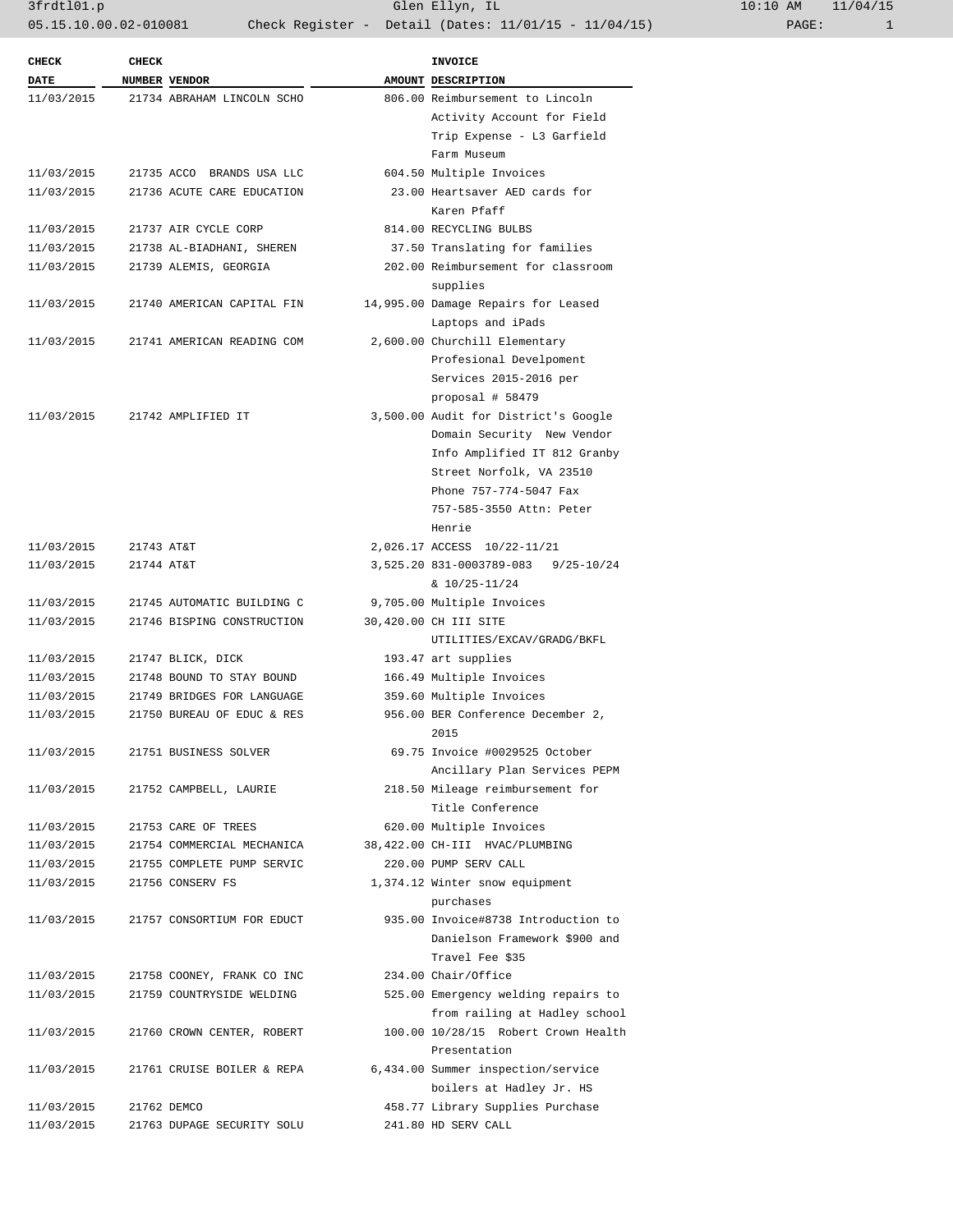| <b>CHECK</b> | <b>CHECK</b> |                                       | <b>INVOICE</b>                        |
|--------------|--------------|---------------------------------------|---------------------------------------|
| <b>DATE</b>  |              | NUMBER VENDOR                         | AMOUNT DESCRIPTION                    |
| 11/03/2015   |              | 21764 ELIM CHRISTIAN SERVI            | 13,115.76 Invoice #149930 October     |
|              |              |                                       | Tuition for 20 days - 2               |
|              |              |                                       | students Rate Increase for            |
|              |              |                                       | 15/16 School Year Old Rate            |
|              |              |                                       | \$312.67/New Rate \$319.59            |
| 11/03/2015   |              | 21765 FEUERBORN, RITA                 | 278.93 Reimbursement for classroom    |
|              |              |                                       | supplies                              |
| 11/03/2015   |              | 21766 FGM ARCHITECTS-ENGIN            | 8,295.30 Multiple Invoices            |
| 11/03/2015   |              | 21767 FOLLETT SCHOOL SOLUT            | 165.96 Multiple Invoices              |
| 11/03/2015   |              | 21768 FOLLETT                         | 99.00 Marcie Callicoat/Follett        |
|              |              |                                       | Institute Registration for            |
|              |              |                                       | Destiny Training 12/09/2015           |
| 11/03/2015   |              | 21769 FORECAST 5 ANALYTICS            | 13,500.00 Forecast5 Analtics for      |
|              |              |                                       | Financial Projections                 |
| 11/03/2015   | 21770 FQC    |                                       | 32,130.00 CH-III CONSTRUCTION         |
|              |              |                                       | MANAGEMENT                            |
| 11/03/2015   |              | 21771 FRANCZEK RADELET & R            | 89.38 GLENBARD PTAB COOP SEPT 2015    |
| 11/03/2015   |              | 21772 G & K SERVICES                  | 2,093.29 Multiple Invoices            |
| 11/03/2015   |              | 21773 GEDVILAS, SUSAN                 | 65.00 V-ball ref 10-21                |
| 11/03/2015   |              | 21774 GIANT STEPS                     | 4,954.40 November Tuition for Dist 41 |
|              |              |                                       | Student Tuition Rate                  |
|              |              |                                       | Adjustment for 2015-2016              |
|              |              |                                       | School Year - IGPCRD Letter           |
|              |              |                                       | Attached Invoice #041-1115E           |
|              |              | 11/03/2015 21775 GREAT LAKES ELEVATOR | 475.00 Repairs made to porch lift at  |
|              |              |                                       | AL west unit by Telemation            |
|              |              |                                       | area                                  |
| 11/03/2015   |              | 21776 GRIEGER, KAREN                  | 101.11 Reimbursment for               |
|              |              |                                       | Supplies/Materials/Incentives         |
|              |              |                                       | for ESP Program Karen                 |
|              |              |                                       | Grieger - Social Worker -             |
|              |              |                                       | Hadley - RECEIPTS ATTACHED            |
| 11/03/2015   |              | 21777 HEALTH MANAGEMENT SY            | 55.44 Employee Assistance Program     |
|              |              |                                       | Invoice #20611115 for                 |
|              |              |                                       | November 2015                         |
| 11/03/2015   |              | 21778 HEINEMANN                       | 61.00 Reading Specialist Supplies     |
| 11/03/2015   |              | 21779 HOUGHTON MIFFLING RE            | 338.20 Spanish Consumable Workbooks   |
|              |              |                                       | 15-16 for Hadley Extra 15             |
| 11/03/2015   |              | 21780 IASPA                           | 700.00 Membership for Laurie(\$85)    |
|              |              |                                       | and Jen(\$85) and conference          |
|              |              |                                       | fees for Laurie(\$165),               |
|              |              |                                       | $Jen(\$165)$ and $Chery1(\$200)$ on   |
|              |              |                                       | $1/28 - 1/29/16$                      |
| 11/03/2015   |              | 21781 ILLINOIS ASSN OF SCH            | 2,000.00 Board Book Dues -            |
| 11/03/2015   |              | 21782 ILLINOIS PRINCIPALS             | 600.00 IPA Renewal Order              |
| 11/03/2015   |              | 21783 INNOVENTION SYSTEM L            | 1,212.50 Translating for families in  |
|              |              |                                       | Burmese                               |
| 11/03/2015   |              | 21784 J HAMILTON ELECTRIC             | 34,200.00 CH-III ELECTRICAL/LOW       |
|              |              |                                       | VOLTAGE                               |
| 11/03/2015   |              | 21785 JOSEPH ACADEMY AT ME            | 3,479.05 November Tuition for D41     |
|              |              |                                       | Student - Invoice #041-1115           |
| 11/03/2015   |              | 21786 JUNIOR LIBRARY GUILD            | 861.00 Junior Library Guild Per       |
|              |              |                                       | attached quote dated May 21,          |
|              |              |                                       | 2015                                  |
| 11/03/2015   |              | 21787 KAGAN & GAINES INC              | 45.00 Open PO for Repairs on          |
|              |              |                                       | instruments through Kagan &           |
|              |              |                                       |                                       |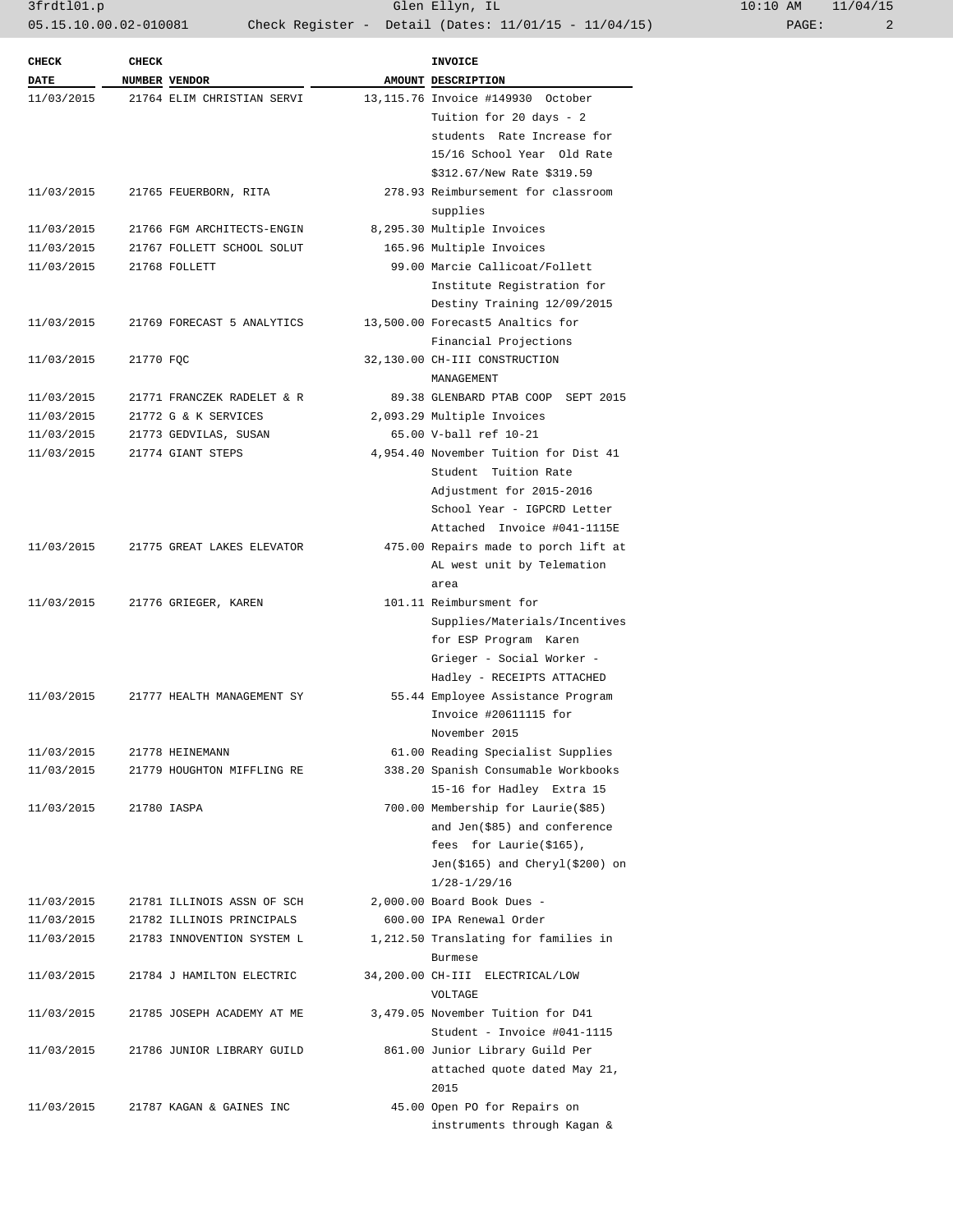3frdtl01.p Glen Ellyn, IL 10:10 AM 11/04/15 05.15.10.00.02-010081 Check Register - Detail (Dates: 11/01/15 - 11/04/15) PAGE: 3

| <b>CHECK</b> | <b>CHECK</b> |                            | <b>INVOICE</b>                         |
|--------------|--------------|----------------------------|----------------------------------------|
| <b>DATE</b>  |              | NUMBER VENDOR              | AMOUNT DESCRIPTION                     |
|              |              |                            | Gaines Music Company CELLO             |
|              |              |                            | <b>BOW</b>                             |
| 11/03/2015   |              | 21788 LAKESHORE LEARNING M | 664.53 Multiple Invoices               |
| 11/03/2015   |              | 21789 LEGO EDUCATION       | 413.29 Multiple Invoices               |
| 11/03/2015   |              | 21790 LEN'S ACE HARDWARE   | 1,498.00 Purchase two stage snow       |
|              |              |                            | blowers                                |
| 11/03/2015   |              | 21791 LOWERY MCDONNELL     | 35,964.15 Multiple Invoices            |
| 11/03/2015   |              | 21792 MACGILL & CO, WM V   | 43.77 IV Pole for Ben Franklin -       |
|              |              |                            | Nurses Office - Karen Pfaff            |
| 11/03/2015   |              | 21793 MACNEAL SCHOOL       | 4,267.83 October Tuition for D41       |
|              |              |                            | Student Invoice #13315                 |
| 11/03/2015   |              | 21794 MAXIM HEALTHCARE SER | 2,069.75 Invoice #12878614-Z02         |
|              |              |                            | DOS-9/8/15, 9/9/15 Invoice             |
|              |              |                            | #12896348-Z02                          |
|              |              |                            | DOS-9/14/15, 9/15/15, 9/16/15, 9/      |
|              |              |                            | 17/15 Invoice #12914146-Z02            |
|              |              |                            | DOS-9/22/15, 9/23/15, 9/24/15          |
| 11/03/2015   |              | 21795 MCCLUSKEY, KATHERINE | 100.52 Reimbursement for meals at      |
|              |              |                            | WIDA conference                        |
| 11/03/2015   |              | 21796 METRO PROFESSIONAL P | 2,406.10 Multiple Invoices             |
| 11/03/2015   |              | 21797 MIDAMERICAN ENERGY   | 32,373.38 Multiple Invoices            |
| 11/03/2015   |              | 21798 MIDWEST PRINCIPALS'  | 40.00 Additional funds for             |
|              |              |                            | Principal Conference. Fees             |
|              |              |                            | for non-members.                       |
| 11/03/2015   |              | 21799 MUSEUM OF SCIENCE    | 2,407.50 EIE Solid as a Rock Refill    |
|              |              |                            | Kits (Replicating an                   |
|              |              |                            | Artifact) 2015/2015 FG & AL            |
|              |              |                            | &BF                                    |
| 11/03/2015   |              | 21800 NATIONAL LOUIS UNIVE | 450.00 Registration/National Louis     |
|              |              |                            | University/2016 Comprehensive          |
|              |              |                            | Literacy and Reading Recovery          |
|              |              |                            | Conference-REBECCA VANDYKE             |
| 11/03/2015   |              | 21801 NCS PEARSON          | 195.57 Testing Materials for School    |
|              |              |                            | Psychologists V Magnana @              |
|              |              |                            | Churchill                              |
| 11/03/2015   |              | 21802 NEUCO                | 51.76 REPAIR PARTS                     |
| 11/03/2015   |              | 21803 NORTHEASTERN ILL UNI | 175.00 Job Fair at NEIU on 02/23/16    |
|              |              |                            | for Laurie and 2 others                |
| 11/03/2015   |              | 21804 NORTHERN ILLINOIS GA | 138.66 Multiple Invoices               |
| 11/03/2015   |              | 21806 OFFICE DEPOT         | 1,352.33 Multiple Invoices             |
| 11/03/2015   |              | 21807 OLIVE GROVE LANDSCAP | 22,849.76 Multiple Invoices            |
| 11/03/2015   |              | 21808 ORIENTAL TRADING CO  | 26.98 Classroom Supplies               |
| 11/03/2015   |              | 21809 PALOS SPORTS INC     | 1,979.79 Multiple Invoices             |
| 11/03/2015   |              | 21810 PARKLAND PREPARATORY | 15,794.40 October Tuition for four D41 |
|              |              |                            | Students Invoice #1284                 |
| 11/03/2015   |              | 21811 PRENDERGAST, NOREEN  | 325.00 REIMBURSEMENT-LEGO ROBOTICS     |
|              |              |                            |                                        |
|              |              |                            | TEAM REGISTRATION                      |
| 11/03/2015   |              | 21812 PROVIDASTAFF LLC     | 5,460.00 Multiple Invoices             |
| 11/03/2015   |              | 21815 QUINLAN & FABISH MUS | 10,888.66 Multiple Invoices            |
| 11/03/2015   |              | 21816 R B CONSTRUCTION     | 10,903.00 CH-III CARPENTRY/DRYWALL     |
| 11/03/2015   |              | 21817 RAMCORP INC          | 108,000.00 CH-III MASONRY              |
| 11/03/2015   |              | 21818 REALLY GOOD STUFF IN | 326.42 Multiple Invoices               |
| 11/03/2015   |              | 21819 ROSCOE CO            | 211.08 Multiple Invoices               |
| 11/03/2015   |              | 21820 SASED                | 825.00 Summer School 2015 Tuition      |
|              |              |                            | for D41 Student Invoice                |
|              |              |                            | #1001600223                            |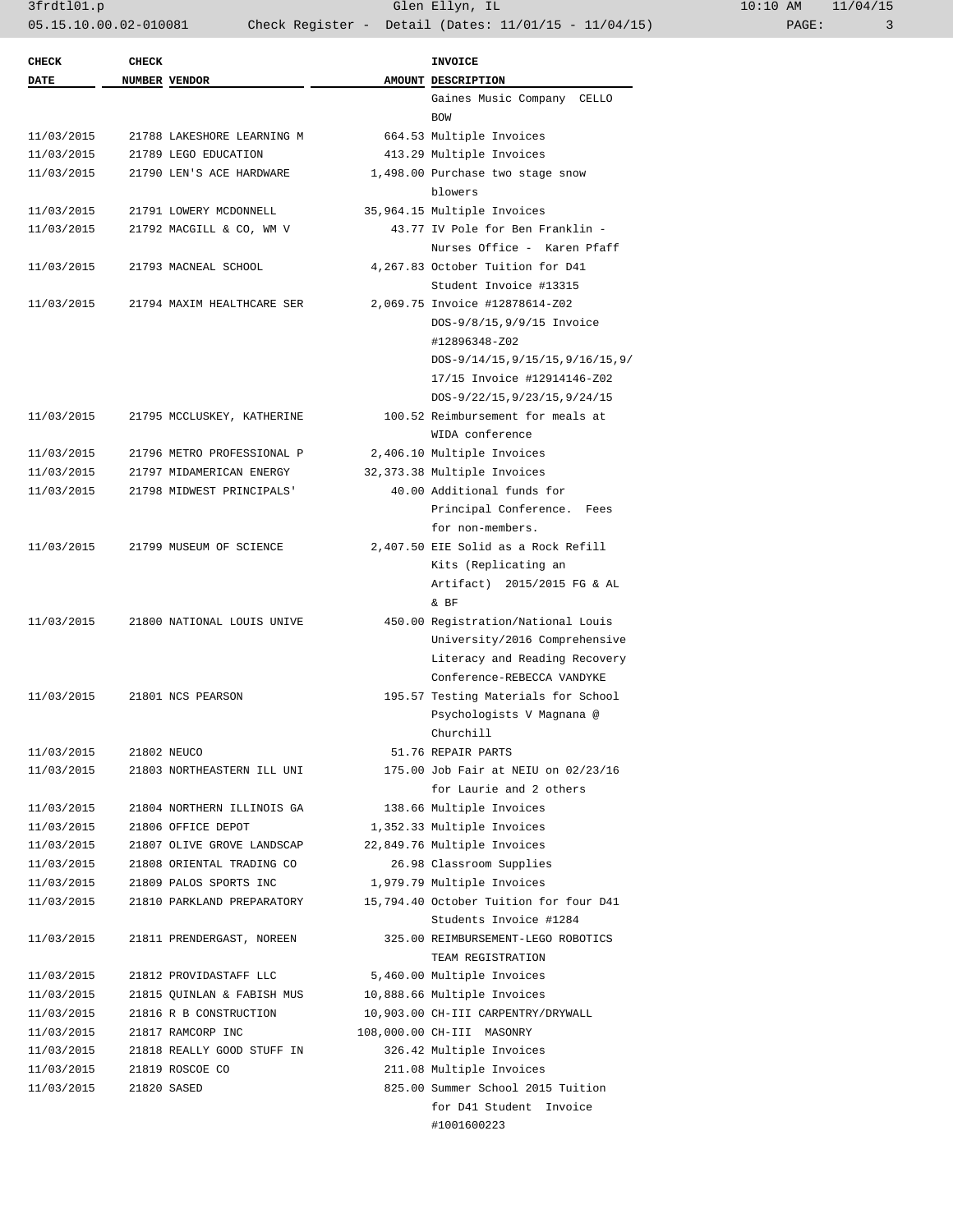3frdtl01.p Glen Ellyn, IL 10:10 AM 11/04/15 05.15.10.00.02-010081 Check Register - Detail (Dates: 11/01/15 - 11/04/15)

| <b>CHECK</b> | <b>CHECK</b> |                            | INVOICE                                 |
|--------------|--------------|----------------------------|-----------------------------------------|
| <b>DATE</b>  |              | NUMBER VENDOR              | AMOUNT DESCRIPTION                      |
| 11/03/2015   |              | 21821 SCHOLASTIC MAGAZINES | 961.29 Scholastic News and Dynamath     |
|              |              |                            | for L1, L2, L3 classrooms.              |
| 11/03/2015   |              | 21822 SCHOOL HEALTH        | 456.76 health office supplies           |
| 11/03/2015   |              | 21824 SCHOOL SPECIALTY     | 2,609.40 Multiple Invoices              |
| 11/03/2015   |              | 21825 SCHOOLMASTERS SAFETY | 53.80 Stop Signs                        |
| 11/03/2015   |              | 21826 SCOPE SHOPPE, THE    | 7.00 MICROSCOPE MAINT - BAL             |
| 11/03/2015   |              | 21827 SEAL OF ILLINOIS     | 7,978.23 October Tuition for D41        |
|              |              |                            | Students - Invoice #5599                |
| 11/03/2015   |              | 21828 SHALANKO, JOHN       | 25.00 Soccer ref assignors fee          |
| 11/03/2015   |              | 21829 SINGAVI, KUSHALRAJ   | 325.00 Urdu Speech-Language             |
|              |              |                            | Evaluation for FG Speech                |
|              |              |                            | Student Invoice/Service Code            |
|              |              |                            | 92523                                   |
| 11/03/2015   |              | 21830 SOARING EAGLE ACADEM | 21,930.21 Invoice # 16139, 16140. 16141 |
|              |              |                            | November Tuition for 19 days            |
|              |              |                            | - October Tuition for one day           |
|              |              |                            | - change of holiday - Rate              |
|              |              |                            | Change Credit for 2015-2016 -           |
|              |              |                            | Old Rate \$385.57 - New Rate            |
|              |              |                            | \$379.58                                |
| 11/03/2015   |              | 21831 SOUTH SIDE CONTROL S | 737.30 ACTUATOR                         |
| 11/03/2015   |              | 21832 SPEED STACKS INC     | 449.99 PE Supplies                      |
| 11/03/2015   |              | 21833 STAPLES ADVANTAGE    | 1,094.90 Multiple Invoices              |
| 11/03/2015   |              | 21834 STEEL MANAGEMENT     | 111,960.00 CH-III STRUCTURAL/MISC STEEL |
| 11/03/2015   |              | 21835 TEACHERS DISCOVERY   | 76.80 Classroom Supplies                |
| 11/03/2015   |              | 21836 TEAM REIL INC        | 712.00 Replacement playground slide     |
|              |              |                            | section for Forest Glen                 |
|              |              |                            | School                                  |
| 11/03/2015   |              | 21837 THE CENTER           | 4,200.00 Invoice#24167 ISEL Online      |
|              |              |                            | Literacy Assessment System              |
|              |              |                            | $15/16 K-2$                             |
| 11/03/2015   |              | 21838 TIGERDIRECT.COM      | 3,074.87 Multiple Invoices              |
| 11/03/2015   |              | 21839 TRANSLATION SMART    | 65.00 Translating for Families          |
| 11/03/2015   |              | 21840 TYCO INTEGRATED SECU | 226.67 PRO-RATED SERVICE 10/12-12/31    |
|              |              |                            | RADIO RECEIVER MONITORING               |
| 11/03/2015   |              | 21841 TYPING AGENT         | 2,000.00 Typing Agent 2000-9999         |
| 11/03/2015   |              | 21842 VILLA PARK OFFICE EO | 414.99 MESH CHAIR                       |
| 11/03/2015   |              | 21843 WASSERMAN, DEBRA     | 30.38 Reimburse Debra Wasserman         |
|              |              |                            | (staff) for math supplies               |
|              |              |                            | purchased.                              |
| 11/03/2015   |              | 21844 WASTE MANAGEMENT WES | 3,025.19 NOV DISP                       |
| 11/03/2015   |              | 21845 WEST MUSIC CO        | 140.20 Music instruments                |
| 11/03/2015   |              | 21846 WRS GROUP LTD        | 91.75 This order reflects items         |
|              |              |                            | that the health teachers at             |
|              |              |                            | Hadley feel would benefit the           |
|              |              |                            | curriculum                              |
| 11/03/2015   |              | 21847 SAM'S CLUB           | 698.02 Multiple Invoices                |
| 11/04/2015   |              | 21847 SAM'S CLUB           | -698.02 Multiple Invoices               |
| 11/04/2015   | 21849 AT&T   |                            | 43.47 630- Z99-0236<br>10/16-11/15      |
| 11/04/2015   |              | 21850 SAM'S CLUB           | 698.02 Multiple Invoices                |
|              |              |                            |                                         |
|              |              |                            |                                         |

Totals for checks 665,292.64